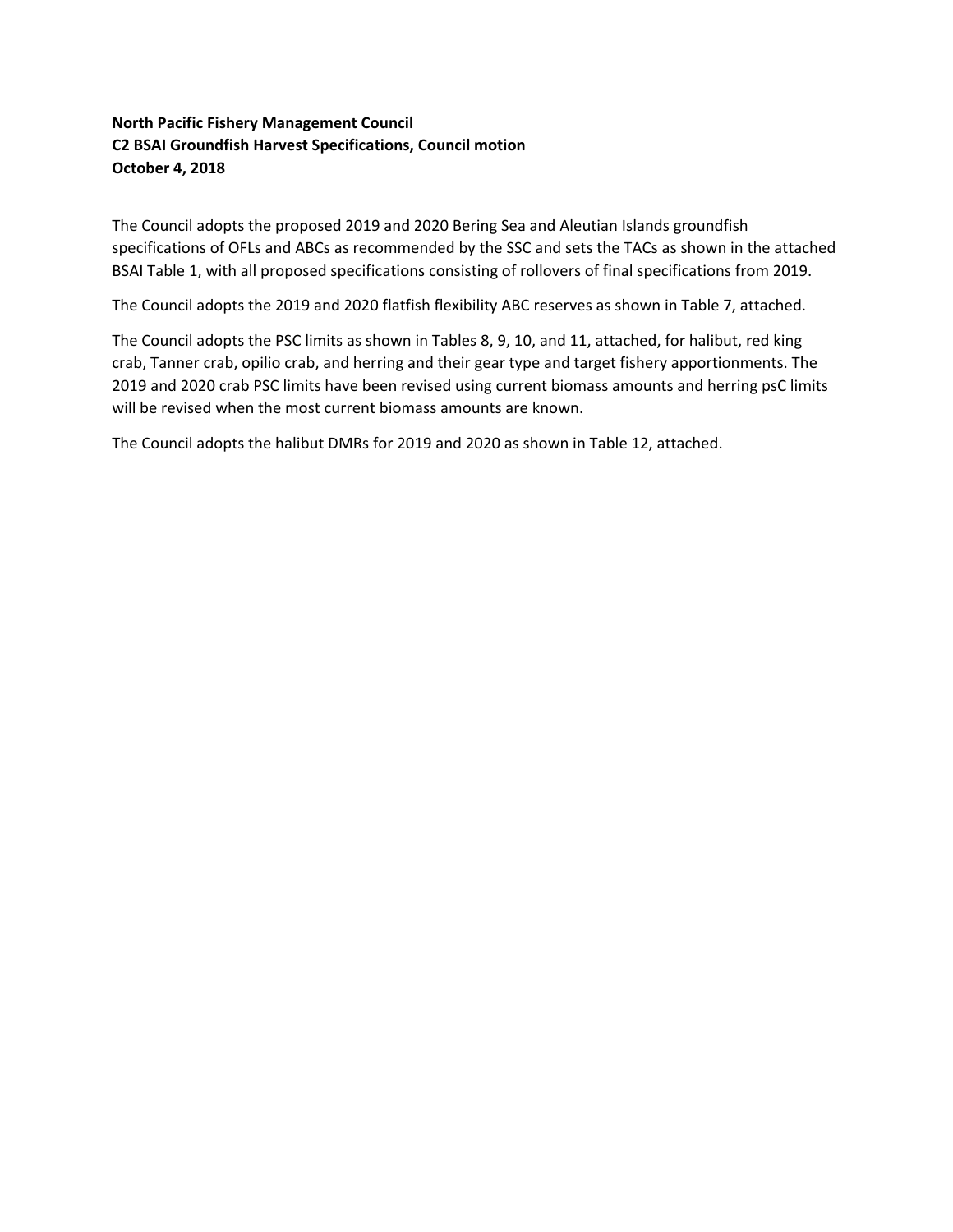#### **Table 1. BSAI - Council Proposed OFL and ABC, and AP Proposed TAC Recommendations (metric tons) for 2019-2020 10/4/2018**

|                                                                                                                                                                    |                          |            | 2017                |                  | <b>Catch as of</b> |                  | 2018             |                  | <b>Catch as of</b> |                     | 2019 and 2020       |                  |
|--------------------------------------------------------------------------------------------------------------------------------------------------------------------|--------------------------|------------|---------------------|------------------|--------------------|------------------|------------------|------------------|--------------------|---------------------|---------------------|------------------|
| <b>Species</b>                                                                                                                                                     | Area                     | <b>OFL</b> | <b>ABC</b>          | <b>TAC</b>       | 12/31/2017         | <b>OFL</b>       | <b>ABC</b>       | <b>TAC</b>       | 9/8/2018           | <b>OFL</b>          | <b>ABC</b>          | <b>TAC</b>       |
|                                                                                                                                                                    | <b>EBS</b>               | 3,640,000  | 2,800,000           | 1,345,000        | 1,359,274          | 4,797,000        | 2,592,000        | 1,364,341        | 1,294,454          |                     | 4,592,000 2,467,000 | 1,384,200        |
| <b>Pollock</b>                                                                                                                                                     | AI                       | 43,650     | 36,061              | 19,000           | 1,507              | 49,289           | 40,788           | 19,000           | 1,748              | 37,431              | 30,803              | 19,000           |
|                                                                                                                                                                    | Bogoslof                 | 130,428    | 60,800              | 500              | 186                | 130,428          | 60,800           | 450              | 9                  | 130,428             | 60,800              | 500              |
| <b>Pacific cod</b>                                                                                                                                                 | <b>BS</b>                | 284,000    | 239,000             | 223,704          | 222,814            | 238,000          | 201,000          | 188,136          | 142,502            | 201,000             | 170,000             | 159,120          |
|                                                                                                                                                                    | AI                       | 28,700     | 21,500              | 15,695           | 12,258             | 28,700           | 21,500           | 15,695           | 10,906             | 28,700              | 21,500              | 15,695           |
| <b>Sablefish</b>                                                                                                                                                   | <b>BS</b><br>AI          | 1,499      | 1,274               | 1,274            | 1,159              | 2,887            | 1,464            | 1,464            | 1,422              | 4,576               | 2,061               | 2,061            |
|                                                                                                                                                                    | <b>BSAI</b>              | 2,044      | 1,735               | 1,735<br>154,000 | 590<br>132,266     | 3,917<br>306,700 | 1,988            | 1,988            | 457<br>97,101      | 6,209<br>295,600    | 2,798<br>267,500    | 2,798<br>156,000 |
| <b>Yellowfin sole</b>                                                                                                                                              |                          | 287,000    | 260,800             |                  |                    |                  | 277,500          | 154,000          |                    |                     |                     |                  |
|                                                                                                                                                                    | <b>BSAI</b><br><b>BS</b> | 11,615     | 6,644<br>5,800      | 4,500<br>4,375   | 2,834<br>2,712     | 13,148<br>n/a    | 11,132<br>9,718  | 5,294<br>5,125   | 1,765<br>1,614     | 13,540<br>n/a       | 11,473<br>10,016    | 5,294<br>5,125   |
| <b>Greenland turbot</b>                                                                                                                                            | Al                       | n/a        | 844                 |                  |                    |                  |                  |                  |                    |                     |                     | 169              |
|                                                                                                                                                                    |                          | n/a        |                     | 125              | 122                | n/a              | 1,414            | 169              | 151                | n/a                 | 1,457               |                  |
| <b>Arrowtooth flounder</b>                                                                                                                                         | <b>BSAI</b>              | 76,100     | 65,371              | 14,000           | 6,518              | 76,757           | 65,932           | 13,621           | 4,528              | 75,084              | 64,494              | 14,000           |
| Kamchatka flounder                                                                                                                                                 | <b>BSAI</b>              | 10,360     | 8,880               | 5,000            | 4,503              | 11,347           | 9,737            | 5,000            | 2.814              | 12,022              | 10,317              | 5,000            |
| Northern rock sole                                                                                                                                                 | <b>BSAI</b>              | 159,700    | 155,100             | 47,100           | 35,214             | 147,300          | 143,100          | 47,100           | 27,513             | 136,000             | 132,000             | 49,100           |
| <b>Flathead sole</b>                                                                                                                                               | <b>BSAI</b>              | 81,654     | 68,278              | 14,500           | 9,149              | 79,862           | 66,773           | 14,500           | 8,262              | 78,036              | 65,227              | 16,500           |
| Alaska plaice                                                                                                                                                      | <b>BSAI</b>              | 42,800     | 36,000              | 13,000           | 16,492             | 41,170           | 34,590           | 16,100           | 21,453             | 38,800              | 32,700              | 16,252           |
| Other flatfish                                                                                                                                                     | <b>BSAI</b>              | 17,591     | 13,193              | 2,500            | 4,133              | 17,591           | 13,193           | 4,000            | 5,871              | 17,591              | 13,193              | 4,000            |
|                                                                                                                                                                    | <b>BSAI</b>              | 53,152     | 43,723              | 34,900           | 32,544             | 51,675           | 42,509           | 37,361           | 25,524             | 50.098              | 41.212              | 37,880           |
|                                                                                                                                                                    | BS                       | n/a        | 12,199              | 11,000           | 8,987              | n/a              | 11,861           | 11,861           | 4,024              | n/a                 | 11,499              | 11,499           |
| <b>Pacific Ocean perch</b>                                                                                                                                         | EAI                      | n/a        | 10,307              | 7,900            | 7,803              | n/a              | 10,021           | 9,000            | 6,370              | n/a                 | 9,715               | 9,715            |
|                                                                                                                                                                    | CAI                      | n/a        | 8,009               | 7,000            | 6,868              | n/a              | 7,787            | 7,500            | 6,767              | n/a                 | 7,549               | 7,549            |
|                                                                                                                                                                    | WAI                      | n/a        | 13,208              | 9,000            | 8,886              | n/a              | 12,840           | 9,000            | 8,363              | n/a                 | 12,449              | 9,117            |
| Northern rockfish                                                                                                                                                  | <b>BSAI</b>              | 16,242     | 13,264              | 5,000            | 4,699              | 15,888           | 12,975           | 6,100            | 5,286              | 15,563              | 12,710              | 6,500            |
| <b>Blackspotted/Rougheye</b>                                                                                                                                       | <b>BSAI</b>              | 612        | 501                 | 225              | 205                | 749              | 613              | 225              | 190                | 829                 | 678                 | 225              |
| <b>Rockfish</b>                                                                                                                                                    | EBS/EAI                  | n/a        | 306                 | 100              | 71                 | n/a              | 374              | 75               | 45                 | n/a                 | 414                 | 75               |
|                                                                                                                                                                    | CAI/WAI                  | n/a        | 195                 | 125              | 134                | n/a              | 239              | 150              | 145                | n/a                 | 264                 | 150              |
| Shortraker rockfish                                                                                                                                                | <b>BSAI</b>              | 666        | 499                 | 125              | 161                | 666              | 499              | 150              | 147                | 666                 | 499                 | 150              |
|                                                                                                                                                                    | <b>BSAI</b>              | 1,816      | 1,362               | 875              | 831                | 1,816            | 1,362            | 845              | 763                | 1,816               | 1,362               | 845              |
| Other rockfish                                                                                                                                                     | <b>BS</b>                | n/a        | 791                 | 325              | 261                | n/a              | 791              | 275              | 145                | n/a                 | 791                 | 275              |
|                                                                                                                                                                    | $\mathsf{Al}\xspace$     | n/a        | 571                 | 550              | 570                | n/a              | 571              | 570              | 618                | n/a                 | 571                 | 570              |
|                                                                                                                                                                    | <b>BSAI</b><br>EAI/BS    | 102.700    | 87,200<br>34,890    | 65,000           | 64,449<br>34,267   | 108,600          | 92,000           | 71,000<br>36,500 | 54,474<br>21,435   | 97,200              | 84,400<br>33,780    | 72,500<br>33,780 |
| Atka mackerel                                                                                                                                                      | CAI                      | n/a<br>n/a | 30,330              | 34,500<br>18,000 | 17,749             | n/a<br>n/a       | 36,820<br>32,000 | 21,000           | 20,077             | n/a<br>n/a          | 29,350              | 24,895           |
|                                                                                                                                                                    | WAI                      | n/a        | 21,980              | 12,500           | 12,433             | n/a              | 23,180           | 13,500           | 12,962             | n/a                 | 21,270              | 13,825           |
| <b>Skates</b>                                                                                                                                                      | <b>BSAI</b>              | 49,063     | 41,144              | 26,000           | 31,892             | 46,668           | 39,082           | 27,000           | 13,517             | 44,202              | 36,957              | 27,000           |
|                                                                                                                                                                    | <b>BSAI</b>              | 56,582     | 42,387              | 4,500            |                    | 53,201           | 39,995           | 5,000            |                    |                     |                     | 5,000            |
| <b>Sculpins</b><br><b>Sharks</b>                                                                                                                                   | <b>BSAI</b>              |            | 517                 | 125              | 5,342              | 689              | 517              | 180              | 4,173              | 53,201<br>689       | 39,995              |                  |
|                                                                                                                                                                    |                          | 689        |                     |                  | 142                |                  |                  |                  | 85                 |                     | 517                 | 180              |
| <b>Squids</b>                                                                                                                                                      | <b>BSAI</b>              | 6,912      | 5,184               | 1,342            | 1,996              | 6,912            | 5,184            | 1,200            | 1,456              | $\mathbf 0$         | $\overline{0}$      | $\Omega$         |
| <b>Octopuses</b>                                                                                                                                                   | <b>BSAI</b>              | 4,769      | 3,576               | 400              | 281                | 4,769            | 3,576            | 250              | 160                | 4,769               | 3,576               | 200              |
| Total                                                                                                                                                              | <b>BSAI</b>              | 5,110,344  | 4,013,993 2,000,000 |                  | 1,951,439          | 6,235,729        | 3,779,809        | 2,000,000        | 1,726,580          | 5,936,050 3,573,772 |                     | 2,000,000        |
| Sources: 2017 OFLs, ABCs, and TACs and 2018 OFLs and ABCs are from harvest specifications adopted by the Council in December 2016 and December 2017, respectively; |                          |            |                     |                  |                    |                  |                  |                  |                    |                     |                     |                  |
| 2017 catches through December 31, 2018 catches through September 8, 2018 from AKR Catch Accounting.                                                                |                          |            |                     |                  |                    |                  |                  |                  |                    |                     |                     |                  |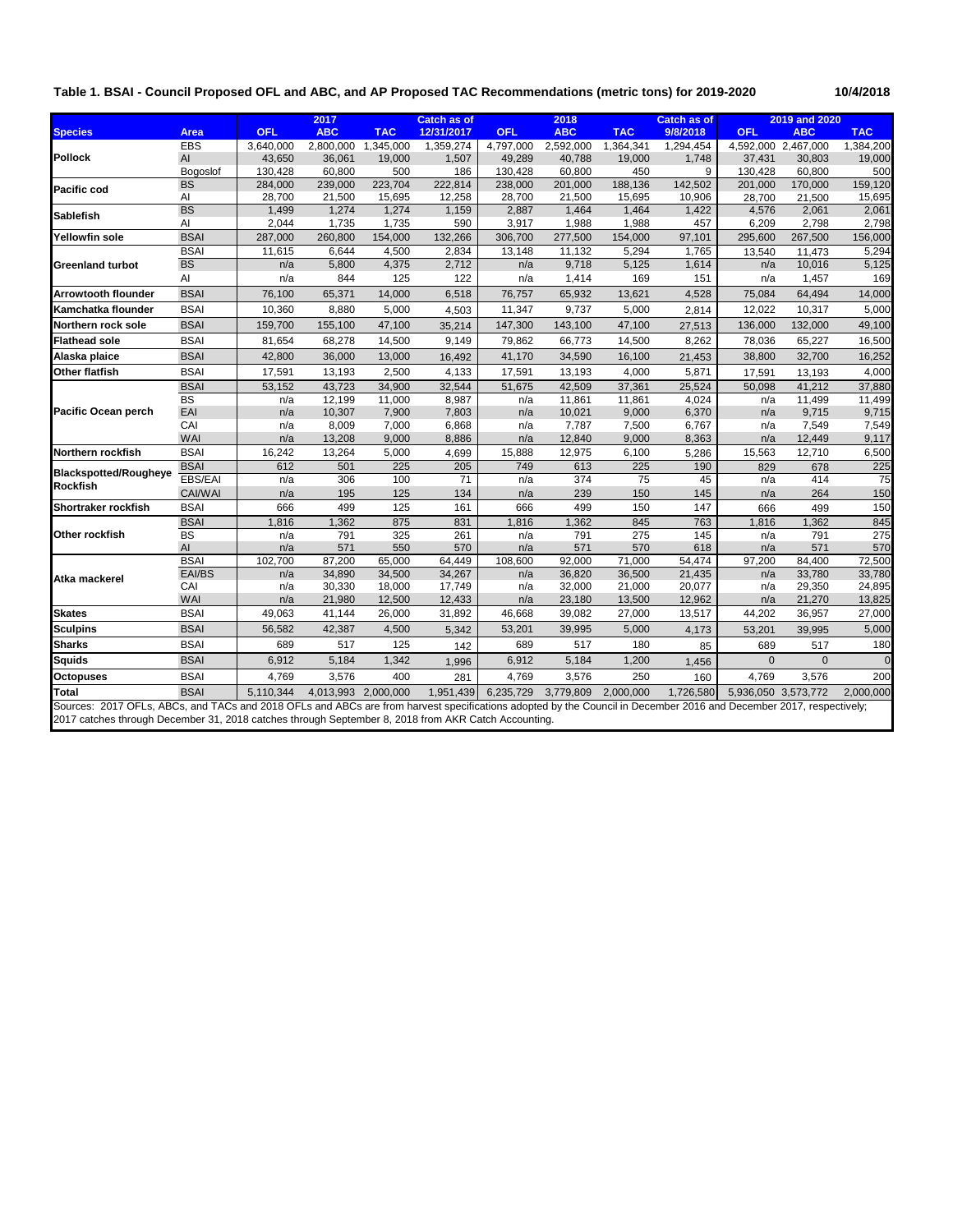## TABLE 7–PROPOSED 2019 AND 2020 ABC SURPLUS, ABC RESERVES, COMMUNITY DEVELOPMENT QUOTA (CDQ) ABC RESERVES, AND AMENDMENT 80 ABC RESERVES IN THE BSAI FOR FLATHEAD SOLE, ROCK SOLE, AND YELLOWFIN SOLE

| [Amounts are in metric tons] |               |           |                |  |  |  |
|------------------------------|---------------|-----------|----------------|--|--|--|
| Sector                       | Flathead sole | Rock sole | Yellowfin sole |  |  |  |
| <b>ABC</b>                   | 65,227        | 132,000   | 267,500        |  |  |  |
| <b>TAC</b>                   | 15,500        | 49,100    | 156,000        |  |  |  |
| ABC surplus                  | 49,727        | 82,900    | 111,500        |  |  |  |
| ABC reserve                  | 49,727        | 82,900    | 111,500        |  |  |  |
| CDQ ABC reserve              | 5,321         | 8,870     | 11,931         |  |  |  |
| Amendment 80 ABC reserve     | 44,406        | 74,030    | 99,570         |  |  |  |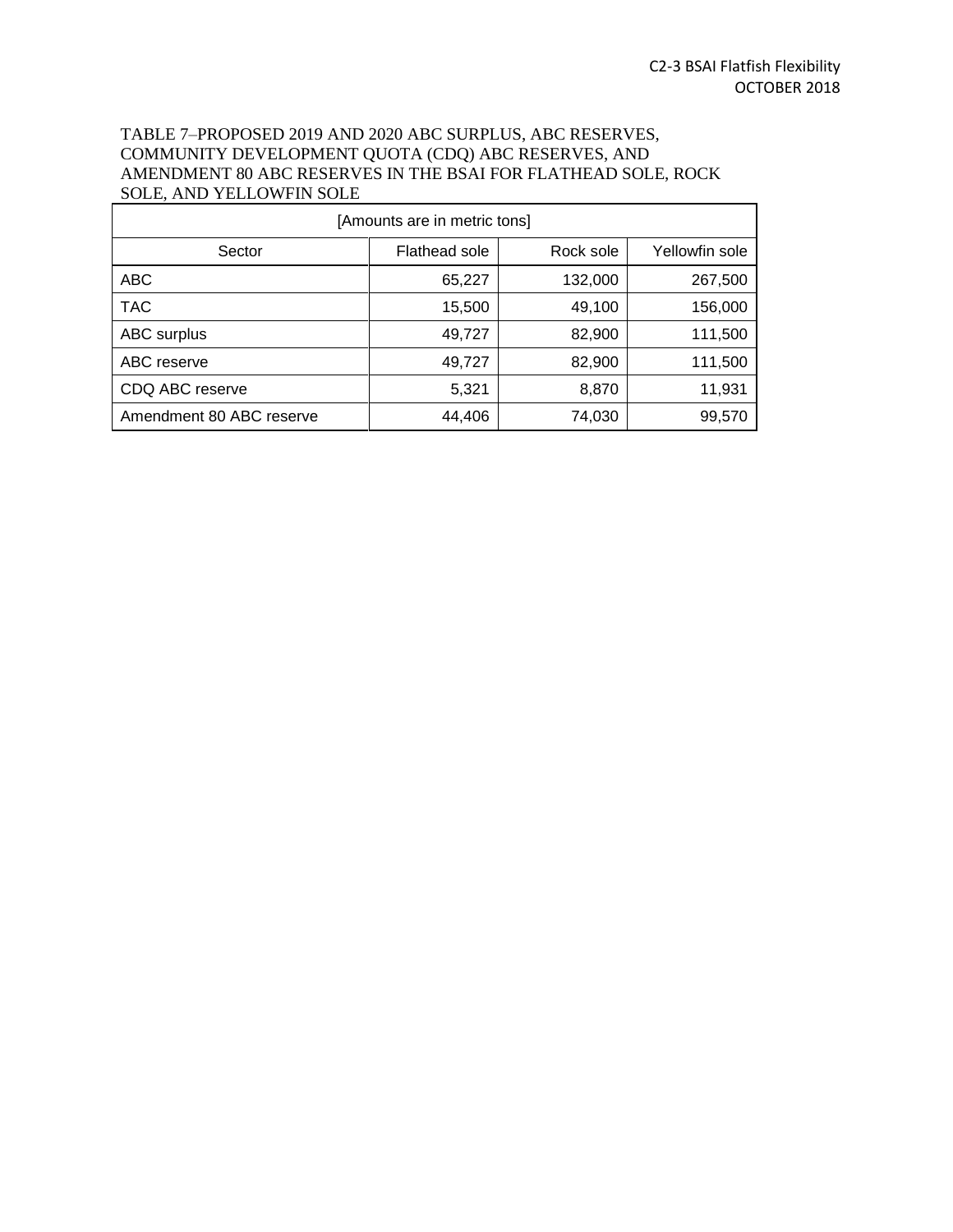### TABLE 8–PROPOSED 2019 AND 2020 APPORTIONMENT OF PROHIBITED SPECIES CATCH ALLOWANCES TO NON-TRAWL GEAR, THE CDQ PROGRAM, AMENDMENT 80, AND THE BSAI TRAWL LIMITED ACCESS SECTORS

| PSC species and<br>area <sup>1</sup>  | <b>Total PSC</b> | Non-<br>trawl<br><b>PSC</b> | CDQ PSQ<br>$r$ eserve $2$ | <b>Trawl PSC</b><br>remaining after<br>CDQ PSQ | Am 80<br>sector <sup>3</sup> | <b>BSAI</b> trawl<br>limited access<br>fishery |
|---------------------------------------|------------------|-----------------------------|---------------------------|------------------------------------------------|------------------------------|------------------------------------------------|
| Halibut mortality (mt)<br><b>BSAI</b> | 3,515            | 710                         | 315                       | n/a                                            | 1,745                        | 745                                            |
| Herring (mt) BSAI                     | 1,830            | n/a                         | n/a                       | n/a                                            | n/a                          | n/a                                            |
| Red king crab<br>(animals) Zone 1     | 97,000           | n/a                         | 10,379                    | 86,621                                         | 43,293                       | 26,489                                         |
| C. opilio (animals)<br><b>COBLZ</b>   | 11,916,450       | n/a                         | 1,275,060                 | 10,641,390                                     | 5,230,243                    | 3,420,143                                      |
| C. bairdi crab<br>(animals) Zone 1    | 980,000          | n/a                         | 104,860                   | 875,140                                        | 368,521                      | 411,228                                        |
| C. bairdi crab<br>(animals) Zone 2    | 2,970,000        | n/a                         | 317,790                   | 2,652,210                                      | 627,778                      | 1,241,500                                      |

<sup>1</sup> Refer to § 679.2 for definitions of zones.

<sup>2</sup> The PSQ reserve for crab species is 10.7% of each crab PSC limit.

<sup>3</sup> The Amendment 80 program reduced apportionment of the trawl PSC limits for crab below the total PSC limit. These reductions are not apportioned to other gear types or sectors.

### TABLE 9-PROPOSED 2019 AND 2020 HERRING AND RED KING CRAB SAVINGS SUBAREA PROHIBITED SPECIES CATCH ALLOWANCES FOR ALL TRAWL SECTORS

| Fishery categories                                                                                                         | Herring (mt) BSAI | Red king crab (animals) Zone 1 |  |  |  |
|----------------------------------------------------------------------------------------------------------------------------|-------------------|--------------------------------|--|--|--|
| Yellowfin sole                                                                                                             | 80                | n/a                            |  |  |  |
| Rock sole/flathead sole/other flatfish 1                                                                                   | 39                | n/a                            |  |  |  |
| Greenland turbot/arrowtooth<br>flounder/Kamchatka flounder/sablefish                                                       | 5                 | n/a                            |  |  |  |
| Rockfish                                                                                                                   | 5                 | n/a                            |  |  |  |
| Pacific cod                                                                                                                | 9                 | n/a                            |  |  |  |
| Midwater trawl pollock                                                                                                     | 1,662             | n/a                            |  |  |  |
| Pollock/Atka mackerel/other species <sup>2,3</sup>                                                                         | 30                | n/a                            |  |  |  |
| Red king crab savings subarea non-pelagic<br>trawl gear $4$                                                                | n/a               | 24,250                         |  |  |  |
| <b>Total trawl PSC</b>                                                                                                     | 1,830             | 97,000                         |  |  |  |
| <sup>1</sup> "Other flatfish" for PSC monitoring includes all flatfish species, except for halibut (a prohibited species), |                   |                                |  |  |  |

arrowtooth flounder, flathead sole, Greenland turbot, Kamchatka flounder, rock sole, and yellowfin sole.

<sup>2</sup> Pollock other than midwater trawl pollock, Atka mackerel, and "other species" fishery category.

<sup>3</sup> "Other species" for PSC monitoring includes sculpins, sharks, skates, and octopuses.

<sup>4</sup> In October 2018, the Council recommended that the red king crab bycatch limit for non-pelagic trawl fisheries within the RKCSS be limited to 25% of the red king crab PSC allowance (see § 679.21(e)(3)(ii)(B)(*2*)). **Note:** Species apportionments may not total precisely due to rounding.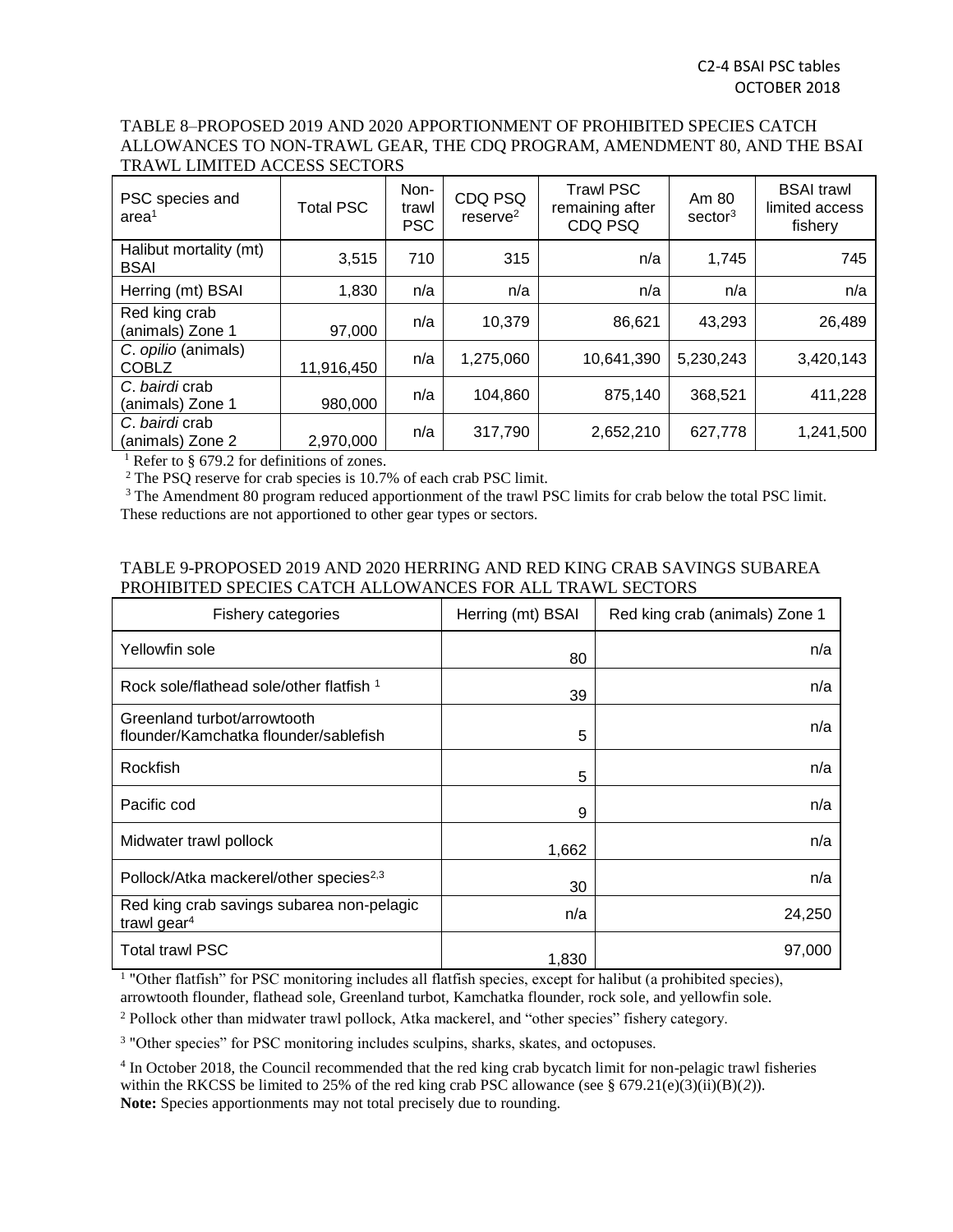## TABLE 10–PROPOSED 2019 AND 2020 PROHIBITED SPECIES BYCATCH ALLOWANCES FOR THE BSAI TRAWL LIMITED ACCESS SECTOR

|                                                                         | Prohibited species and area <sup>1</sup>                  |                  |                           |                     |                |  |  |
|-------------------------------------------------------------------------|-----------------------------------------------------------|------------------|---------------------------|---------------------|----------------|--|--|
| <b>BSAI trawl limited access fisheries</b>                              | Halibut<br>Red king crab<br>mortality (mt)<br><b>BSAI</b> |                  | C. opilio                 | C. bairdi (animals) |                |  |  |
|                                                                         |                                                           | (animals) Zone 1 | (animals)<br><b>COBLZ</b> | Zone 1              | Zone 2         |  |  |
| Yellowfin sole                                                          | 150                                                       | 23,338           | 3,224,126                 | 346,228             | 1,185,500      |  |  |
| Rock sole/flathead sole/other flatfish <sup>2</sup>                     |                                                           |                  |                           |                     | 0              |  |  |
| Greenland turbot/arrowtooth flounder/<br>l Kamchatka flounder/sablefish |                                                           |                  |                           |                     | $\overline{0}$ |  |  |
| Rockfish April 15-December 31                                           | 4                                                         |                  | 5,326                     |                     | 1,000          |  |  |
| Pacific cod                                                             | 391                                                       | 2,954            | 137,426                   | 60,000              | 49,999         |  |  |
| Pollock/Atka mackerel/other species <sup>3</sup>                        | 200                                                       | 197              | 53,265                    | 5,000               | 5,000          |  |  |
| Total BSAI trawl limited access PSC                                     | 745                                                       | 26,489           | 3,420,143                 | 411,228             | 1,241,500      |  |  |

<sup>1</sup> Refer to § 679.2 for definitions of areas.

<sup>2</sup> "Other flatfish" for PSC monitoring includes all flatfish species, except for halibut (a prohibited species), arrowtooth flounder, flathead sole, Greenland turbot, Kamchatka flounder, rock sole, and yellowfin sole.

<sup>3</sup> "Other species" for PSC monitoring includes sculpins, sharks, skates, and octopuses.

**Note:** Species apportionments may not total precisely due to rounding.

## TABLE 11–PROPOSED 2019 AND 2020 HALIBUT PROHIBITED SPECIES BYCATCH ALLOWANCES FOR NON-TRAWL FISHERIES

| Halibut mortality (mt) BSAI         |                       |                       |                   |                   |  |  |
|-------------------------------------|-----------------------|-----------------------|-------------------|-------------------|--|--|
| Non-trawl fisheries                 | Seasons               | Catcher/<br>processor | Catcher<br>vessel | All Non-<br>Trawl |  |  |
| Pacific cod                         | Annual Pacific cod    | 648                   | 13                | n/a               |  |  |
|                                     | January 1-June 10     | 388                   | 9                 | n/a               |  |  |
|                                     | June 10-August 15     | 162                   | $\overline{2}$    | n/a               |  |  |
|                                     | August 15-December 31 | 98                    | $\overline{2}$    | n/a               |  |  |
| Non-Pacific cod non-trawl-<br>Total | May 1-December 31     | n/a                   | n/a               | 49                |  |  |
| Groundfish pot and jig              | n/a                   | n/a                   | n/a               | Exempt            |  |  |
| Sablefish hook-and-line             | n/a                   | n/a                   | n/a               | Exempt            |  |  |
| Total for all non-trawl PSC         | n/a                   | n/a                   | n/a               | 710               |  |  |